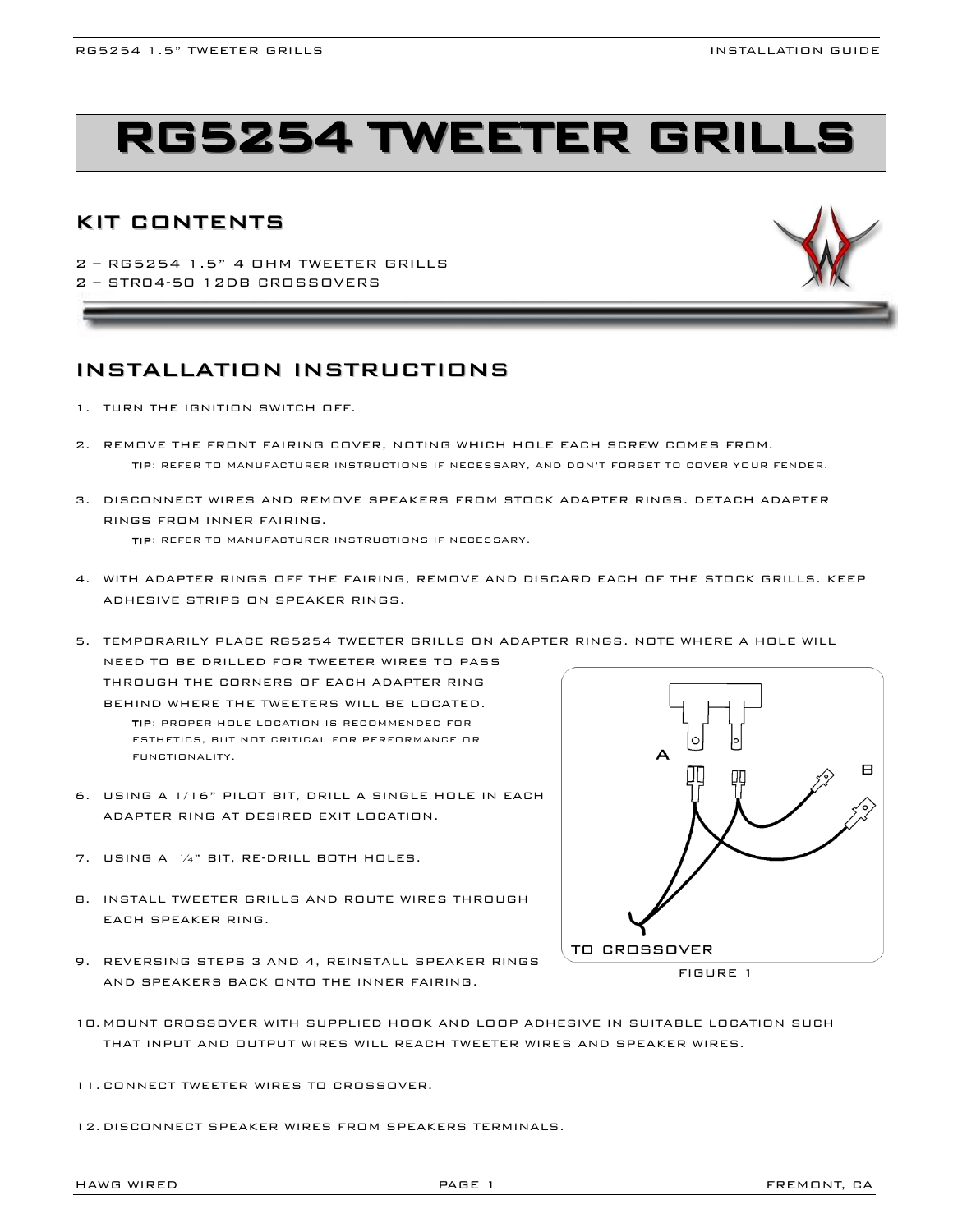#### RG5254 1.5" TWEETER GRILLS **Installation of the UNITAL ACCOM** INSTALLATION GUIDE

13. REFERRING TO FIGURE 1, CONNECT CROSSOVER WIRES TO SPEAKER TERMINALS (A). TIP: IF SPEAKER WIRES WITH FACTORY CONNECTORS ARE NO LONGER AVAILABLE, (E.G. HAVE BEEN CUT) SPLICE WIRES INTO SOUND SYSTEM OUTPUT.

- 14. PLUG THE DISCONNECTED SPEAKER WIRES INTO THE INPUT SPADE CONNECTORS (B)
- 15. PERFORM A SYSTEM AUDIO TEST. TURN THE KEY TO THE ACCESSORY POSITION AND VERIFY THAT ALL COMPONENTS FUNCTION PROPERLY.
- 16. RE-INSTALL THE FAIRING COVER.

TIP: REFER TO MANUFACTURER INSTRUCTIONS IF NECESSARY.